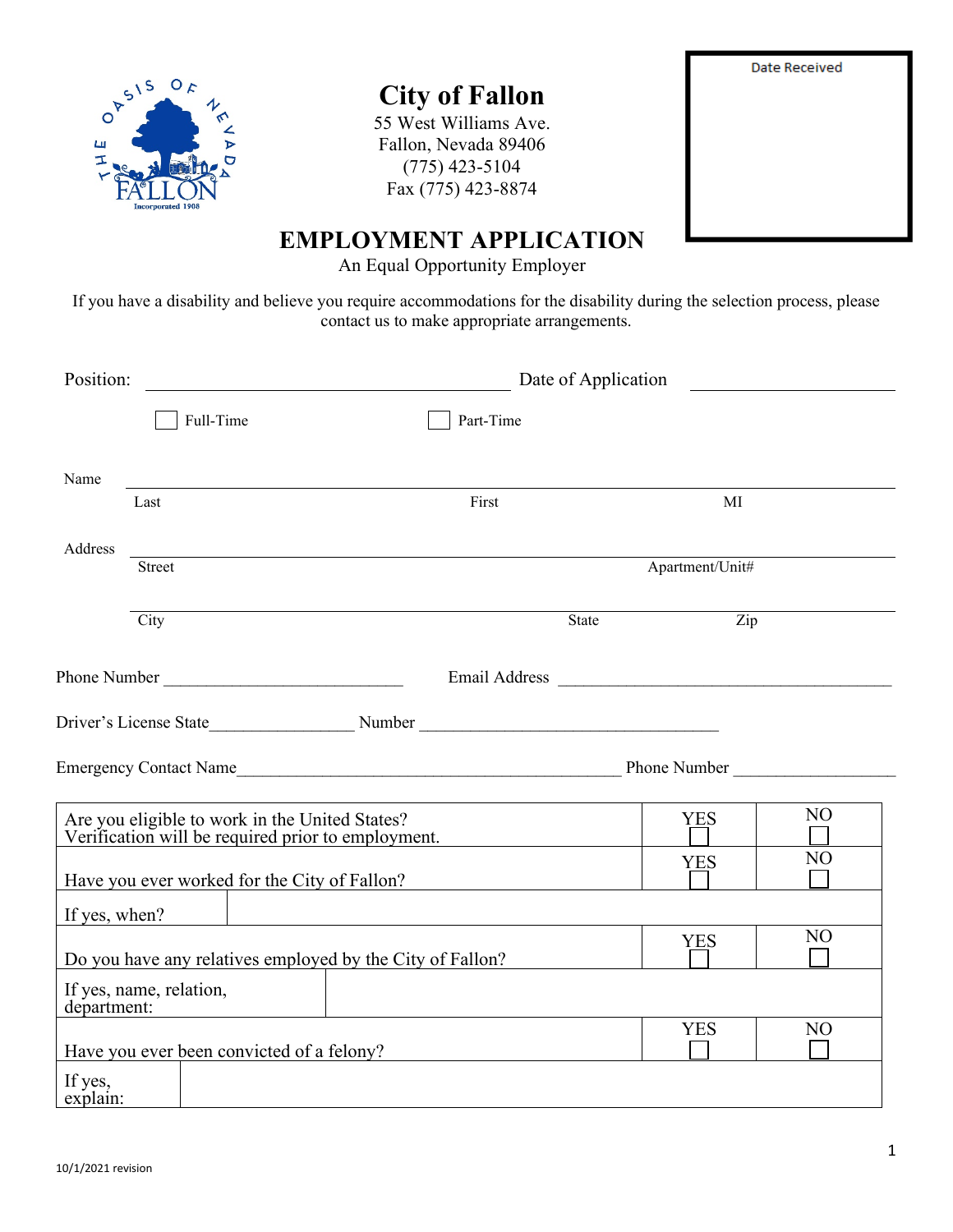**RESIDENCES** – Beginning with your current address, list chronologically all residences over the past 10 years.

| Dates From To To Prometers From To Provides Allen Contracts and To Providence Allen Contracts Allen Contracts A |  |                                                                                                                       |  |
|-----------------------------------------------------------------------------------------------------------------|--|-----------------------------------------------------------------------------------------------------------------------|--|
|                                                                                                                 |  |                                                                                                                       |  |
|                                                                                                                 |  |                                                                                                                       |  |
| Dates From To Communication                                                                                     |  |                                                                                                                       |  |
|                                                                                                                 |  |                                                                                                                       |  |
|                                                                                                                 |  |                                                                                                                       |  |
| Dates From To Communication Communication                                                                       |  |                                                                                                                       |  |
|                                                                                                                 |  | <u> 1989 - Jan Samuel Barbara, marka a shekara ta 1989 - An tsara tsa 1989 - An tsara tsa 1989 - An tsa 1989 - An</u> |  |
|                                                                                                                 |  |                                                                                                                       |  |
| Dates From To Communication                                                                                     |  |                                                                                                                       |  |
|                                                                                                                 |  | the contract of the contract of the contract of the contract of the contract of the contract of the contract of       |  |
|                                                                                                                 |  |                                                                                                                       |  |
| Dates From To Communication                                                                                     |  |                                                                                                                       |  |
|                                                                                                                 |  |                                                                                                                       |  |

(Attach additional pages if necessary)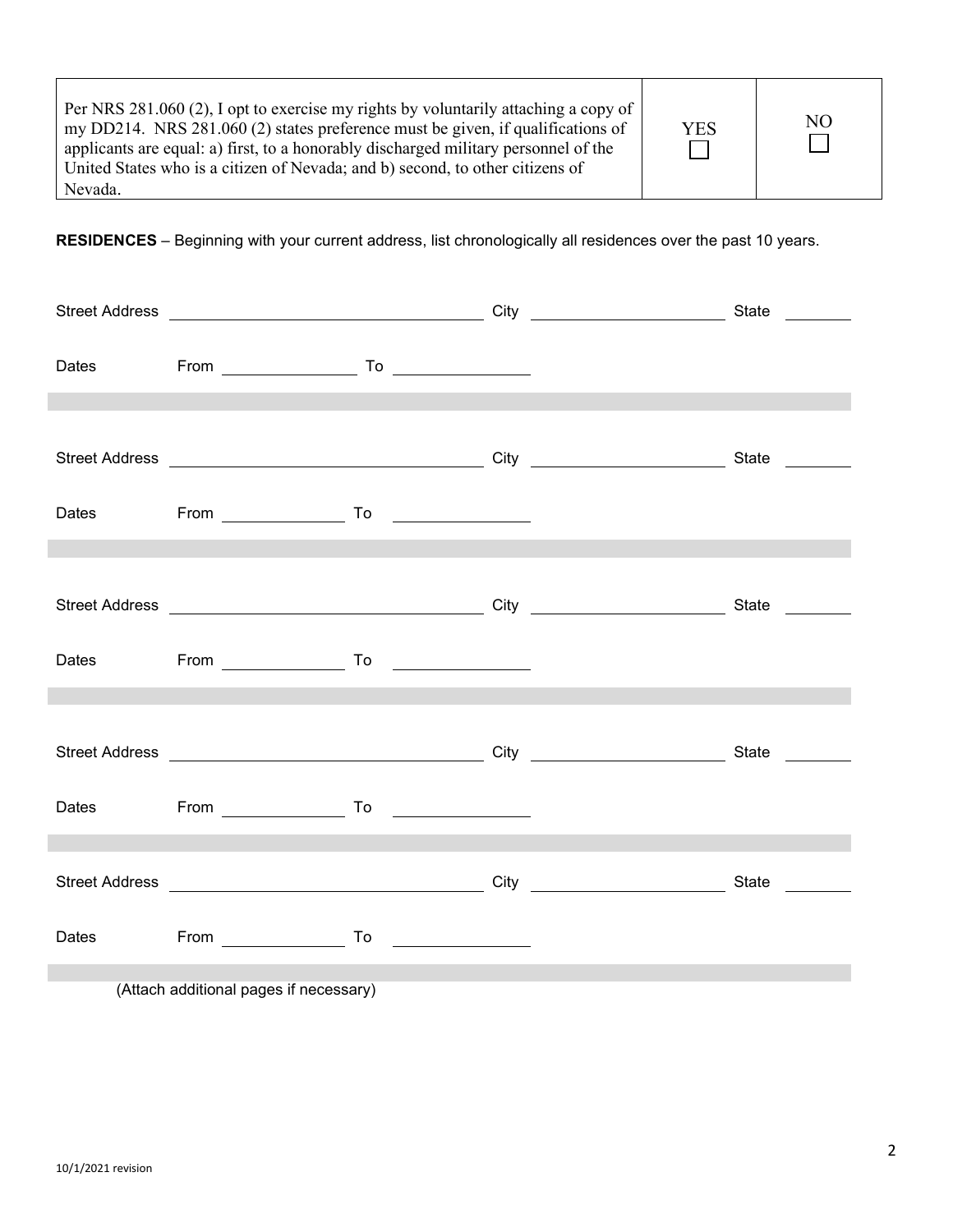|                                                                                                                                                                                                                                                 | <b>EMPLOYMENT HISTORY</b> |                |  |            |
|-------------------------------------------------------------------------------------------------------------------------------------------------------------------------------------------------------------------------------------------------|---------------------------|----------------|--|------------|
| Beginning with your current employer, list chronologically all employers within the past 15 years. Include part-time and<br>self-employment. For any unemployed periods, show dates. If additional space is needed, attach to this application. |                           |                |  |            |
|                                                                                                                                                                                                                                                 |                           |                |  |            |
|                                                                                                                                                                                                                                                 |                           |                |  |            |
|                                                                                                                                                                                                                                                 |                           |                |  |            |
|                                                                                                                                                                                                                                                 |                           |                |  | Supervisor |
|                                                                                                                                                                                                                                                 |                           |                |  |            |
| Job Duties                                                                                                                                                                                                                                      |                           |                |  |            |
| May we contact your previous supervisor for a reference?                                                                                                                                                                                        | <b>YES</b>                | NO.            |  |            |
|                                                                                                                                                                                                                                                 |                           |                |  |            |
|                                                                                                                                                                                                                                                 |                           |                |  |            |
|                                                                                                                                                                                                                                                 |                           |                |  |            |
|                                                                                                                                                                                                                                                 |                           |                |  | Supervisor |
|                                                                                                                                                                                                                                                 |                           |                |  |            |
| Job Duties                                                                                                                                                                                                                                      |                           |                |  |            |
| May we contact your previous supervisor for a reference?                                                                                                                                                                                        | <b>YES</b>                | N <sub>O</sub> |  |            |
| Dates from<br>to                                                                                                                                                                                                                                |                           |                |  |            |
| Employer<br><u> 1989 - Jan Barat, martin da basar da basar da basa da basa da basa da basa da basa da basa da basa da basa d</u>                                                                                                                |                           |                |  |            |
|                                                                                                                                                                                                                                                 |                           |                |  |            |
|                                                                                                                                                                                                                                                 |                           |                |  | Supervisor |
|                                                                                                                                                                                                                                                 |                           |                |  |            |
| Job Duties                                                                                                                                                                                                                                      |                           |                |  |            |
| May we contact your previous supervisor for a reference?                                                                                                                                                                                        | <b>YES</b>                | N <sub>O</sub> |  |            |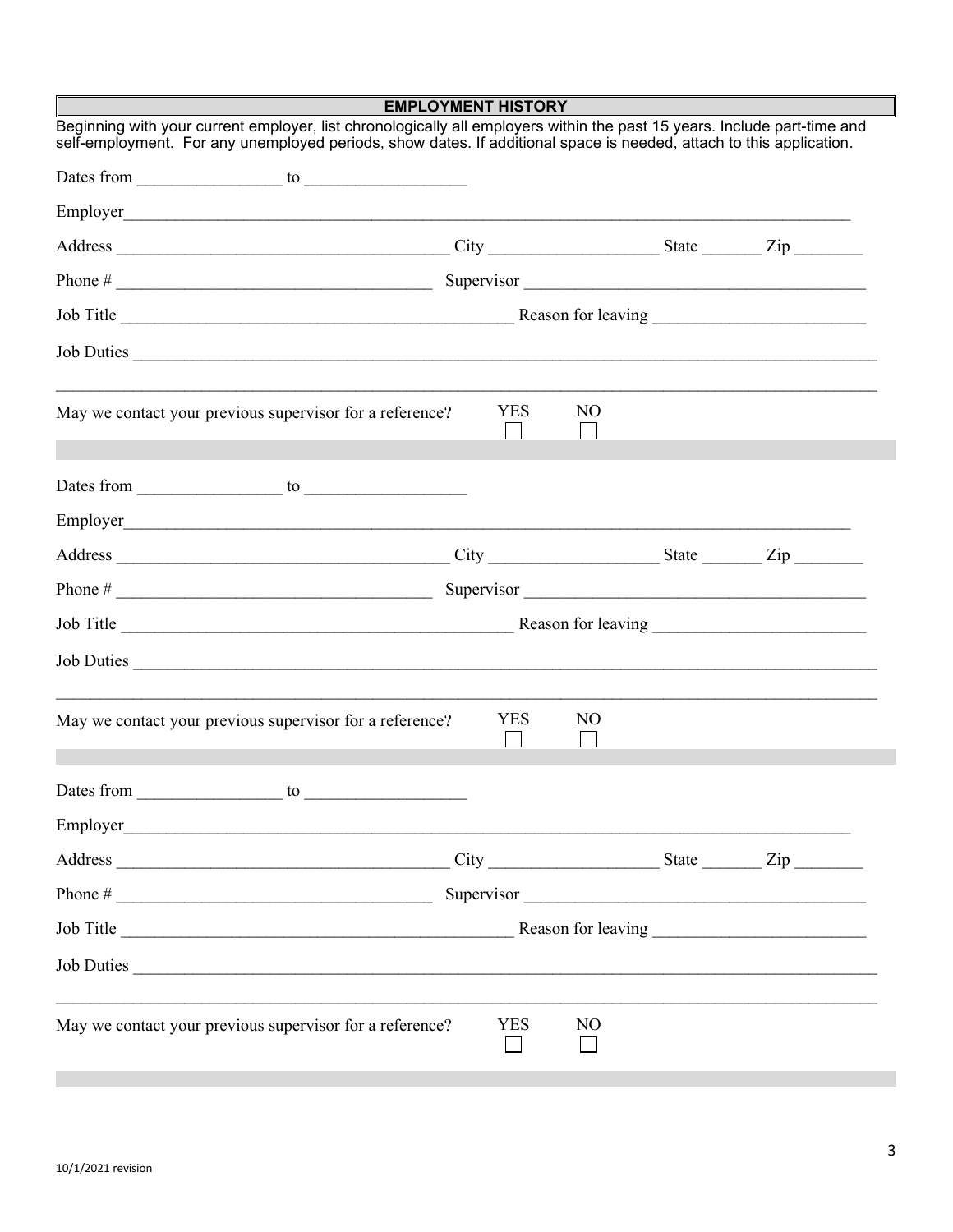### **EDUCATIONAL HISTORY**

### Submit a copy of your high school diploma, GED, college diploma and professional certifications

| <b>High School</b>                                | Grade level completed | Diploma or GED Yes No |
|---------------------------------------------------|-----------------------|-----------------------|
| College                                           | Hours                 | Degree                |
| College                                           | Hours                 | Degree                |
| Graduate, Professional, Business, or Trade School | Hours                 | Degree/Certificate    |

 $\mathcal{L}_\mathcal{L} = \{ \mathcal{L}_\mathcal{L} = \{ \mathcal{L}_\mathcal{L} = \{ \mathcal{L}_\mathcal{L} = \{ \mathcal{L}_\mathcal{L} = \{ \mathcal{L}_\mathcal{L} = \{ \mathcal{L}_\mathcal{L} = \{ \mathcal{L}_\mathcal{L} = \{ \mathcal{L}_\mathcal{L} = \{ \mathcal{L}_\mathcal{L} = \{ \mathcal{L}_\mathcal{L} = \{ \mathcal{L}_\mathcal{L} = \{ \mathcal{L}_\mathcal{L} = \{ \mathcal{L}_\mathcal{L} = \{ \mathcal{L}_\mathcal{$ \_\_\_\_\_\_\_\_\_\_\_\_\_\_\_\_\_\_\_\_\_\_\_\_\_\_\_\_\_\_\_\_\_\_\_\_\_\_\_\_\_\_\_\_\_\_\_\_\_\_\_\_\_\_\_\_\_\_\_\_\_\_\_\_\_\_\_\_\_\_\_\_\_\_\_\_\_\_\_\_\_\_\_\_\_\_\_\_\_\_\_\_\_\_\_\_\_ \_\_\_\_\_\_\_\_\_\_\_\_\_\_\_\_\_\_\_\_\_\_\_\_\_\_\_\_\_\_\_\_\_\_\_\_\_\_\_\_\_\_\_\_\_\_\_\_\_\_\_\_\_\_\_\_\_\_\_\_\_\_\_\_\_\_\_\_\_\_\_\_\_\_\_\_\_\_\_\_\_\_\_\_\_\_\_\_\_\_\_\_\_\_\_\_\_ \_\_\_\_\_\_\_\_\_\_\_\_\_\_\_\_\_\_\_\_\_\_\_\_\_\_\_\_\_\_\_\_\_\_\_\_\_\_\_\_\_\_\_\_\_\_\_\_\_\_\_\_\_\_\_\_\_\_\_\_\_\_\_\_\_\_\_\_\_\_\_\_\_\_\_\_\_\_\_\_\_\_\_\_\_\_\_\_\_\_\_\_\_\_\_\_\_  $\mathcal{L}_\mathcal{L} = \{ \mathcal{L}_\mathcal{L} = \{ \mathcal{L}_\mathcal{L} = \{ \mathcal{L}_\mathcal{L} = \{ \mathcal{L}_\mathcal{L} = \{ \mathcal{L}_\mathcal{L} = \{ \mathcal{L}_\mathcal{L} = \{ \mathcal{L}_\mathcal{L} = \{ \mathcal{L}_\mathcal{L} = \{ \mathcal{L}_\mathcal{L} = \{ \mathcal{L}_\mathcal{L} = \{ \mathcal{L}_\mathcal{L} = \{ \mathcal{L}_\mathcal{L} = \{ \mathcal{L}_\mathcal{L} = \{ \mathcal{L}_\mathcal{$ 

Please state below any other information that would be helpful in determining your qualifications for this position. Including job related licenses, certifications, trainings or skills. Do Not write "See Resume".

|                         |                 | <b>REFERENCES</b>                                                                                                           |
|-------------------------|-----------------|-----------------------------------------------------------------------------------------------------------------------------|
|                         |                 | Give at least three (3) professional references, not relatives, who have known you well during the past five (5) years, and |
|                         |                 | three (3) personal references (not relatives).                                                                              |
|                         |                 | Business/Professional References – (Supervisors and/or Co-Workers are Acceptable)                                           |
| 1.                      | Name            | Phone#                                                                                                                      |
|                         | <b>Business</b> | <b>Business Relation</b>                                                                                                    |
| $\overline{2}$          | Name            | Phone#                                                                                                                      |
|                         | <b>Business</b> | <b>Business Relation</b>                                                                                                    |
| $\overline{\mathbf{3}}$ | Name            | Phone#                                                                                                                      |
|                         | <b>Business</b> | <b>Business Relation</b>                                                                                                    |
|                         |                 | Personal References-(Known for at Least 5 Years)                                                                            |
| 1.                      | Name            | Phone#                                                                                                                      |
|                         | Relationship    | Length of Relationship                                                                                                      |
| $\overline{2}$          | Name            | Phone#                                                                                                                      |
|                         | Relationship    | Length of Relationship                                                                                                      |
| 3.                      | Name            | Phone#                                                                                                                      |
|                         | Relationship    | Length of Relationship                                                                                                      |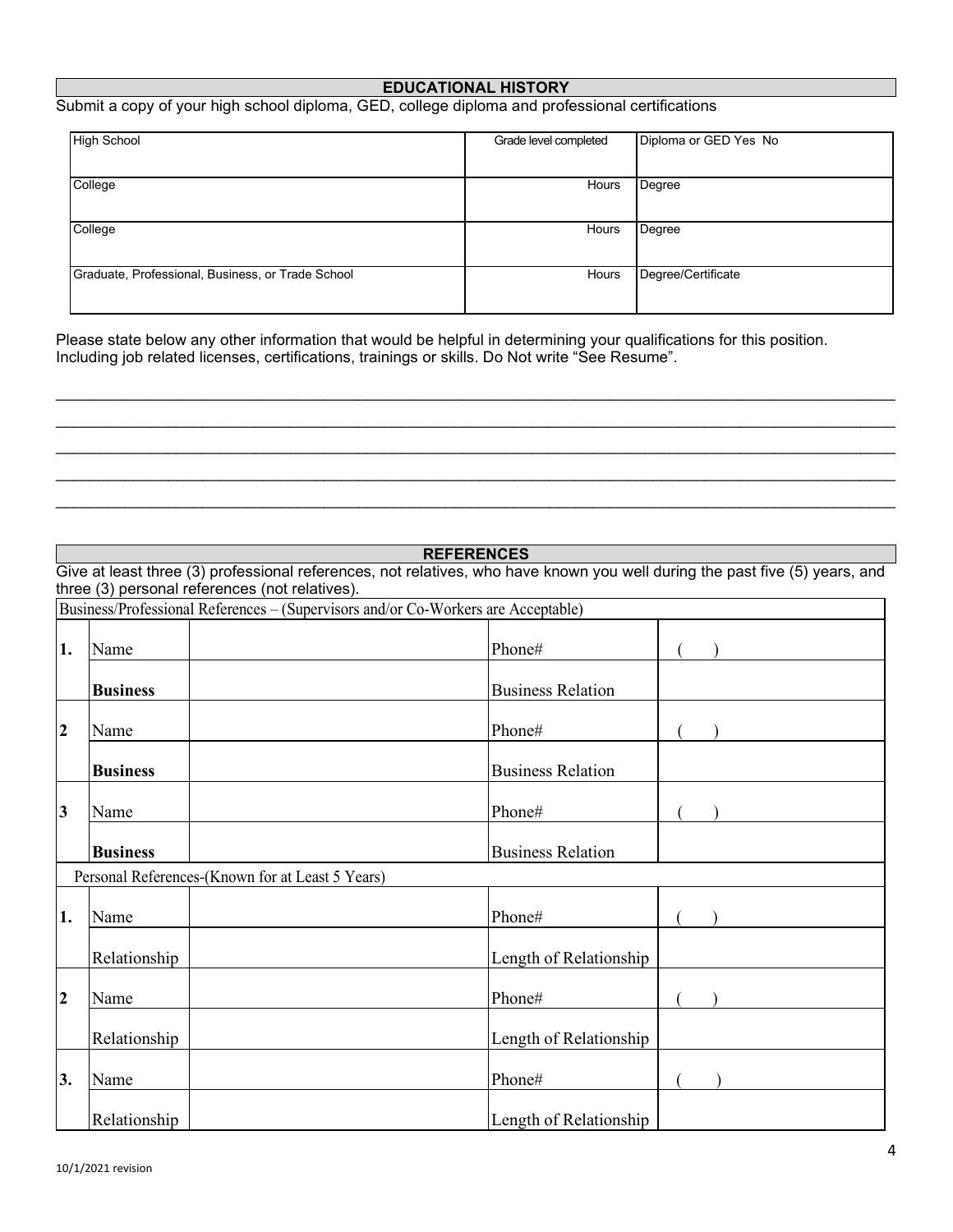### **SOCIAL SITE INFORMATION**

Do you currently have a profile with any social websites? **Yes No** If yes, indicate below.



### **TRAFFIC HISTORY**

In the past ten (10) years, have you received any traffic citations? **Yes No**

Has your driver's license ever been suspended or revoked? **Yes No** If yes, please provide the following information:

| Date                 | Charging Agency | Violation | Guilty<br>Not Guilty<br>Paid Fine | Details |
|----------------------|-----------------|-----------|-----------------------------------|---------|
|                      |                 |           |                                   |         |
|                      |                 |           |                                   |         |
|                      |                 |           |                                   |         |
| <b>Explanations:</b> |                 |           |                                   |         |
|                      |                 |           |                                   |         |
|                      |                 |           |                                   |         |
|                      |                 |           |                                   |         |
|                      |                 |           |                                   |         |

Have you ever been licensed in another state? If so, which states?

### **AUTHORITY TO RELEASE INFORMATION**

Read the following release form carefully and enter your signature and the date in the designated spaces.

### **TO WHOM IT MAY CONCERN:**

I am an applicant for a position with the City of Fallon, Nevada. The City needs to investigate my employment background and personal history to evaluate my qualifications to hold the position for which I applied. It is in the public's interest that all relevant information concerning my personal and employment history is disclosed to the City of Fallon.

I hereby authorize any representative of the City of Fallon bearing this release to obtain any information in your files pertaining to my employment records and I hereby direct you to release such information upon request of the bearer. I do hereby authorize a review of and full disclosure of all records, or any part thereof, concerning myself, by and to any duly authorized agent of the City of Fallon, whether said records are of public, private, or confidential nature. The intent of this authorization is to give my consent for full and complete disclosure. I reiterate and emphasize that the intent of this authorization is to provide full and free access to the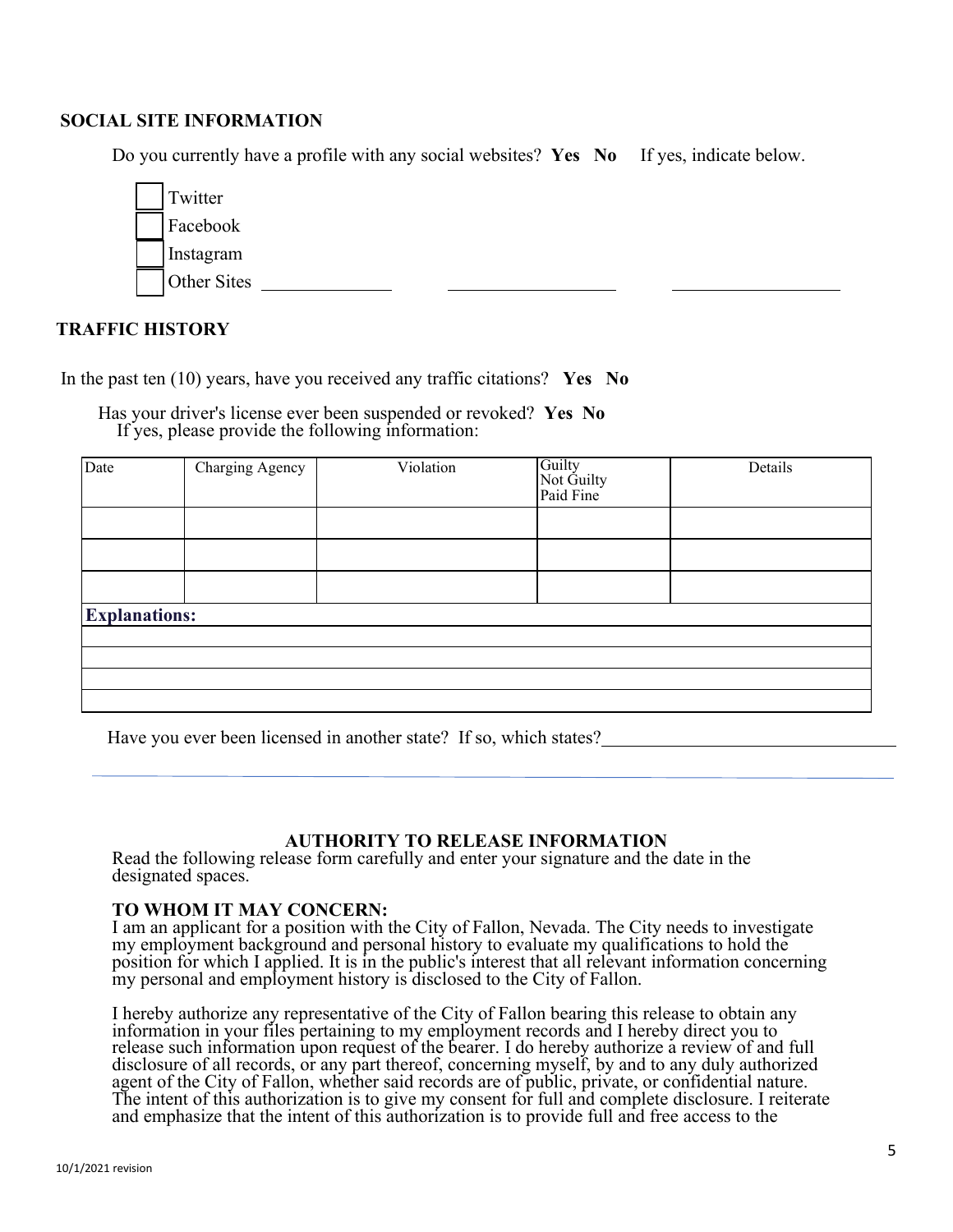background and history of my personal life, for the specific purpose of pursuing a background investigation that may provide pertinent data for the City of Fallon to consider in determining my suitability for employment. It is my specific intent to provide access to personal information, however personal or confidential it may appear to be.

I consent to your release of any and all public and private information that you may have concerning me, my work record, my background and reputation, my military service records, educational records, my financial status, my criminal history record, including any arrest records, any information contained in investigatory files, efficiency ratings, complaints or grievances filed by or against me, the records or recollections of attorneys at law, or other counsel, whether representing me or another person in any case, either criminal or civil, in which I presently have, or have had an interest, attendance records, polygraph examinations, and any internal affairs investigation and discipline, including any files which are deemed to be confidential, and/or sealed.

I hereby release you, your organization, and all others from liability or damages that may result from furnishing the information requested, including any liability or damage pursuant to any state or federal laws. I hereby release you, as the custodian of such records of organization, including its officers, employees, or related personnel both individually and collectively, from any and all liability for damages of whatever kind, which may at any time result to me, my heirs, family, or associates because of compliance with this authorization and request to release information, or any attempt to comply with it. I direct you to release such information upon request of the duly accredited representative of the City of Fallon regardless of any agreement I may have made with you previously to the contrary. The organization requesting the information pursuant to this release will discontinue processing my application if you refuse to disclose the information requested.

For and in consideration of the City of Fallon's acceptance and processing of my application for employment, I agree to hold the City of Fallon, its agents and employees harmless from any and all claims and liability associated with my application for employment or in any way connected with the decision whether or not to employ me with the City of Fallon. I understand that should information of a serious criminal nature surface as a result of this investigation, such information may be turned over to the proper authorities.

I understand my rights under Title 5, United States Code, Section 552a, the Privacy Act of 1974, with regard to access and to disclosure of records, and I waive those rights with the understanding that information furnished will be used by the City of Fallon in conjunction with employment procedures. A photocopy or FAX copy of this release form will be valid as an original thereof, even though the said photocopy or FAX copy does not contain an original writing of my signature.

This waiver is valid for a period of one (1) year from the date of my signature. Should there be any questions as to the validity of this release, you may contact me at the address listed on this form. I agree to pay any and all charges or fees concerning this request and can be billed for such charges at the address listed on this form. I agree to indemnify and hold harmless the person to whom this request is presented and his agents and employees, from and against all claims, damages, losses and expenses, including reasonable attorney's fees, arising out of or by reason of complying with this request.

| Signature |  |
|-----------|--|
|           |  |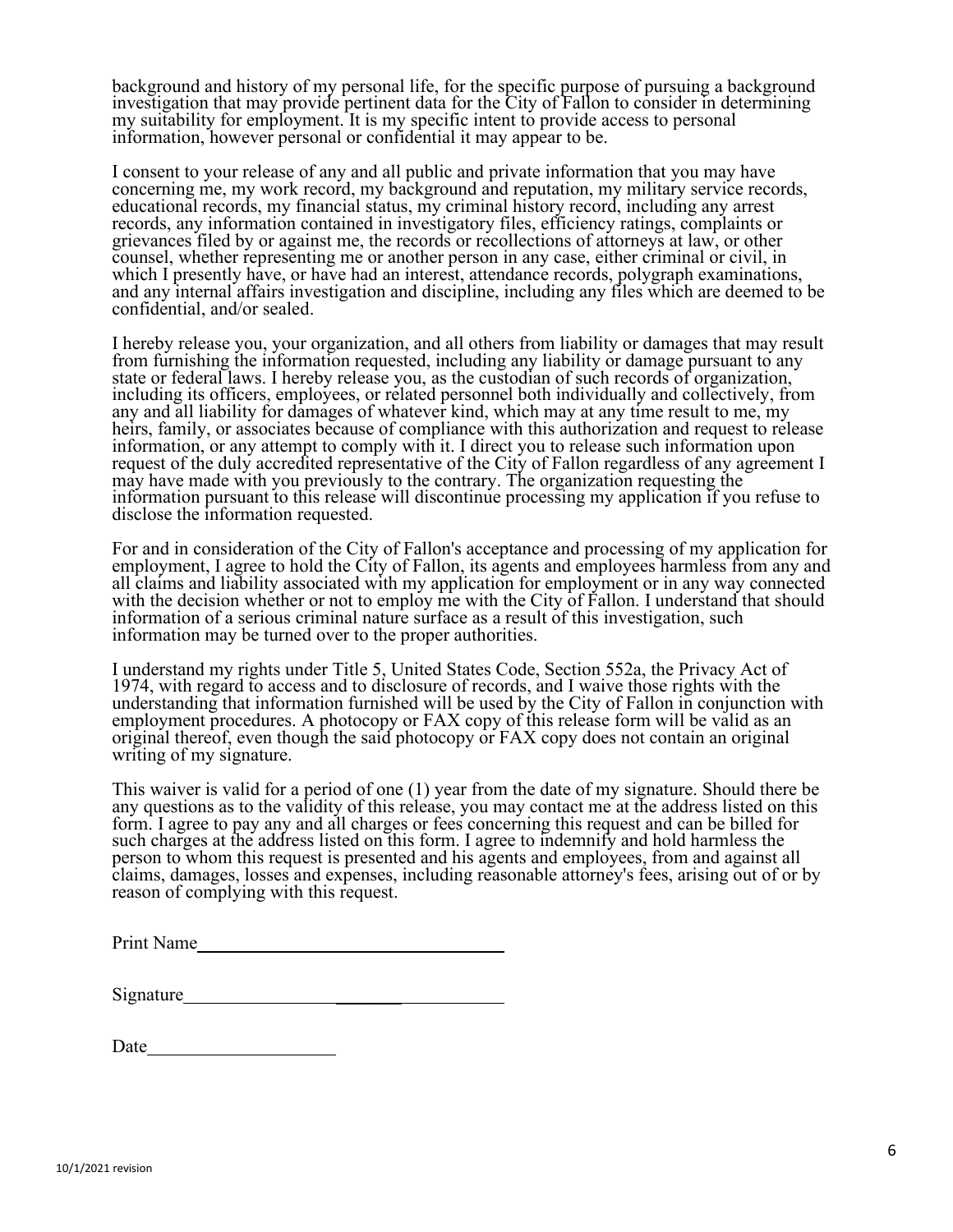## **City of Fallon Police Department Supplemental Application**

## *Only complete the following sections if you are applying for a position within the Police Department.*

Are you over 21?

### **EMPLOYMENT SELECTION PROCESS**

Stage one consists of the following:

- Complete a City of Fallon Police Department Application
- Participate in a physical abilities test
- Take written exams

At this point in the selection process, depending on your ranking among candidates, you will be contacted by a member of the Police Department to participate in a structured oral review board.

Stage two consists of the following:

• Chief of Police Interview(s)

Stage three consists of the following:

• Pass comprehensive background investigation to include:

Criminal History Check Driver's License Check Interview with personal references Check of past and present employment history Military record check (if applies)

Stage four consists of the following:

At this point in the selection process, you will be contacted by a member of the Police Department who will make a Conditional Job Offer if everything is satisfactory.

- Polygraph or CVSA (Computerized Voice Stress Analysis)
- Psychological test
- Medical examination
- Drug screen

The processing of an applicant is detailed and lengthy and may take two to four months to complete, the length of time required to complete the applicant processing is dependent upon the availability of information and documentation.

There is no restriction on reapplying for any position within the Police Department.

List below any law enforcement agencies you have **APPLIED** to:

|                                        | Date_________ |
|----------------------------------------|---------------|
|                                        | Date________  |
|                                        | Date_______   |
|                                        | Date_______   |
| Agency________________________________ | Date          |
|                                        | Date ______   |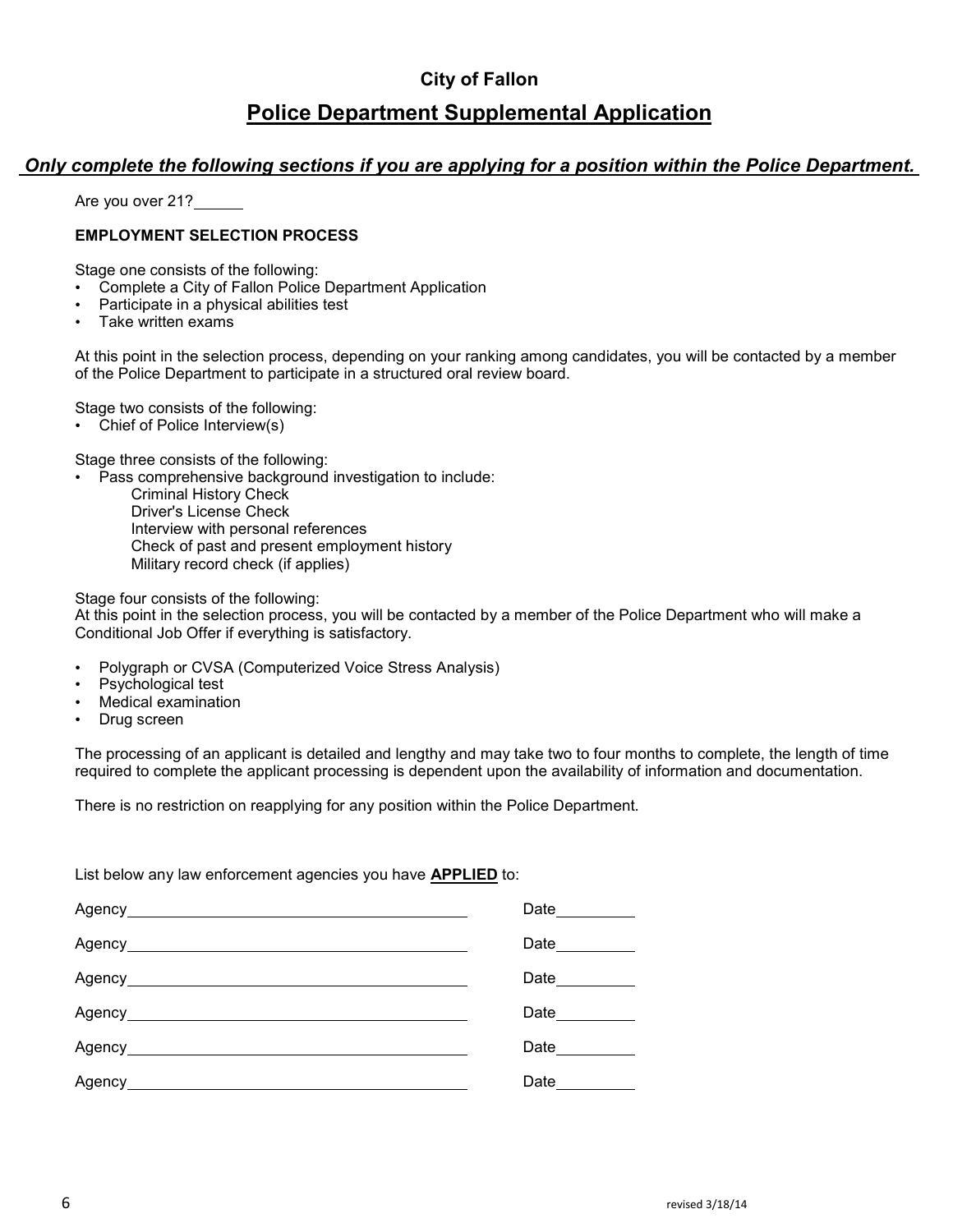### FALLON POLICE DEPARTMENT DISQUALIFIERS INCLUDE, BUT ARE NOT LIMITED TO:

- Receipt of three or more moving violations within three years or a reckless driving conviction within five years prior to application. Moving violations for which there is a factual finding of innocence shall not be included.
- Any material misstatement of fact or significant admission during the application or background process shall be disqualifying, including inconsistent statements made during the initial background interview (Personal History Statement or Supplemental Questionnaire) or polygraph examination or discrepancies between this background investigation and other investigations conducted by other law enforcement agencies.
- Any forgery, alteration or intentional omission of material facts on an official employment application document or sustained episodes of academic cheating.
- Admission(s) of administrative conviction of any act while employed as a peace officer (including military police officers) involving lying, falsification of any official report or document or theft.
- Admission(s) or conviction of any act of family violence as defined by law, committed as an adult.
- Admission(s) of any criminal act, whether misdemeanor or felony, committed against children including but not limited to: molesting or annoying children, child abduction, child abuse, lewd and lascivious acts with a child or indecent exposure.
- Any history of actions resulting in civil lawsuits against the applicant or his/her employer may be disqualifying.
- Having held more than seven paid positions with different employers within the past four years, or more than 15 paid positions with different employers in the past ten years (excluding military). Students who attend school away from their permanent legal residence may be excused from this requirement as well as other reasonable explanations for an extensive job history.
- Having been disciplined by any employer, including the military and/or any law enforcement training facility, for acts constituting racial, ethnic or sexual harassment or discrimination.
- Uttering any epithet derogatory of another person's race, religion, gender, national origin or sexual orientation.
- Having been disciplined by any employer as an adult for fighting in the workplace.
- Admission(s) of administrative conviction or criminal convictions for any act amounting to assault under color of authority or any other violation of federal or state Civil Rights laws.
- Any admission(s) of administrative conviction or criminal conviction for failure to properly report witnessed criminal conduct committed by another law enforcement officer.
- Any adult use or possession of a drug classified as a hallucinogenic within seven years prior to application for employment or any adult use or possession of marijuana within two year prior to application for employment.
- Any other illegal adult use or possession of a drug not mentioned above, including cocaine, within three years prior to application for employment.
- Any illegal adult use or possession of a drug while employed in any law enforcement capacity, including military police.
- Any adult sale, manufacture or cultivation of a drug or illegal substance.
- Failure to divulge to the Department any information about personal illegal use or possession of drugs.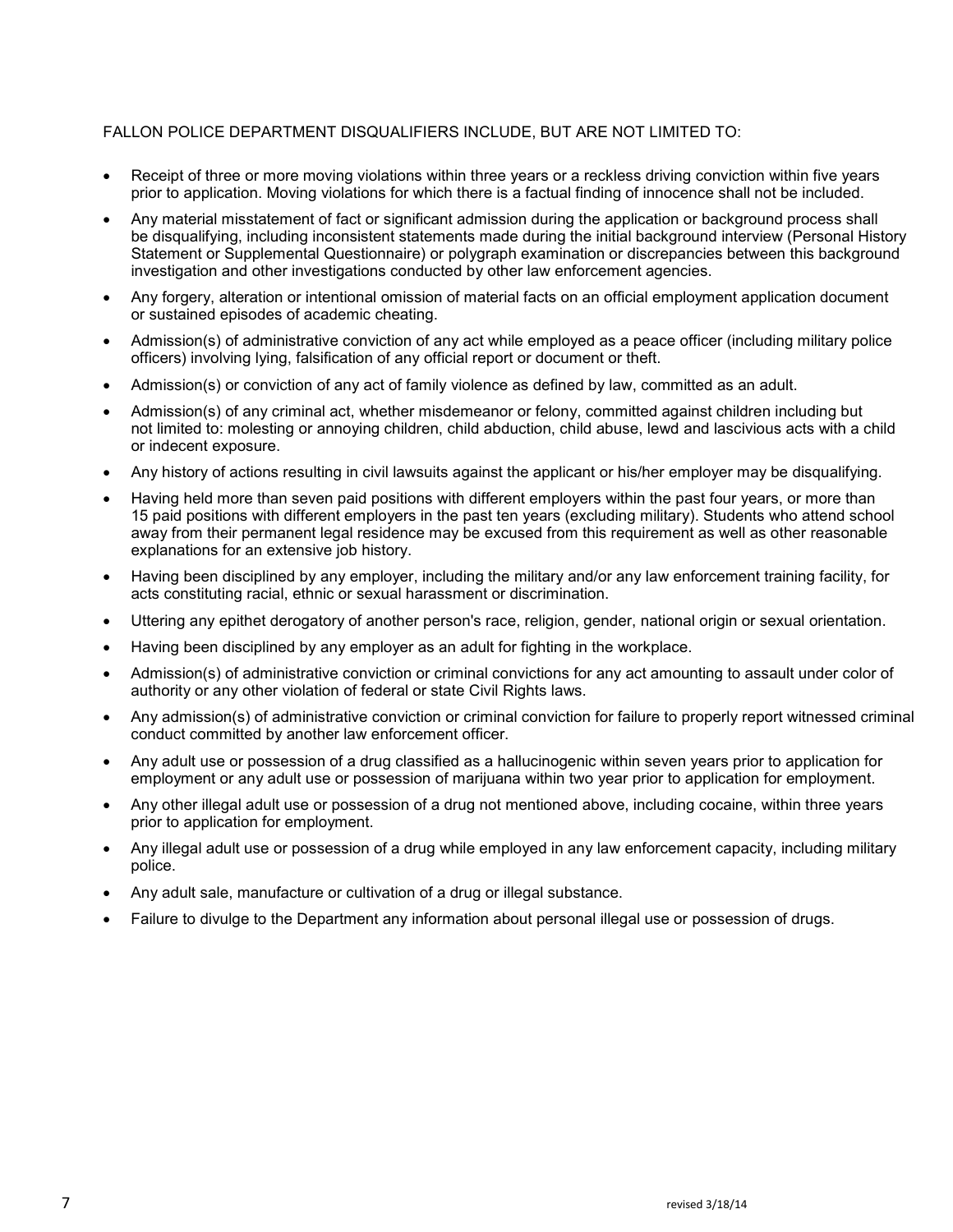### **REFERRAL SOURCE**

Please let us know how you discovered this employment opportunity?

| □ Lahontan Valley News                            |
|---------------------------------------------------|
| $\Box$ RGJ                                        |
| □ Other News Publication If so, which publication |
| □ City of Fallon website                          |
|                                                   |
|                                                   |
|                                                   |
| $\Box$ Other $\Box$                               |
|                                                   |

### **VOLUNTARY INFORMATION**

The City of Fallon is an equal opportunity employer and does not discriminate on the basis of race, color, religion, sex, age. national origin, disability, veteran status, sexual orientation or any other classification protected by federal, state or local law.

The information below will be used only in the compilation of data for reporting. Completion of this data is voluntary and will not affect your opportunity for employment or terms or conditions of employment, if hired. This form will be detached and not processed/provided with the application form. If would be greatly appreciated if you would provide the following information:

Ethnic Background:

| ¬ White | Black | ⊓ Hispanic. | ⊓ Asian/Pacific Islands | □ American Indian_ | □ Other |
|---------|-------|-------------|-------------------------|--------------------|---------|
|---------|-------|-------------|-------------------------|--------------------|---------|

□ Male □ Female